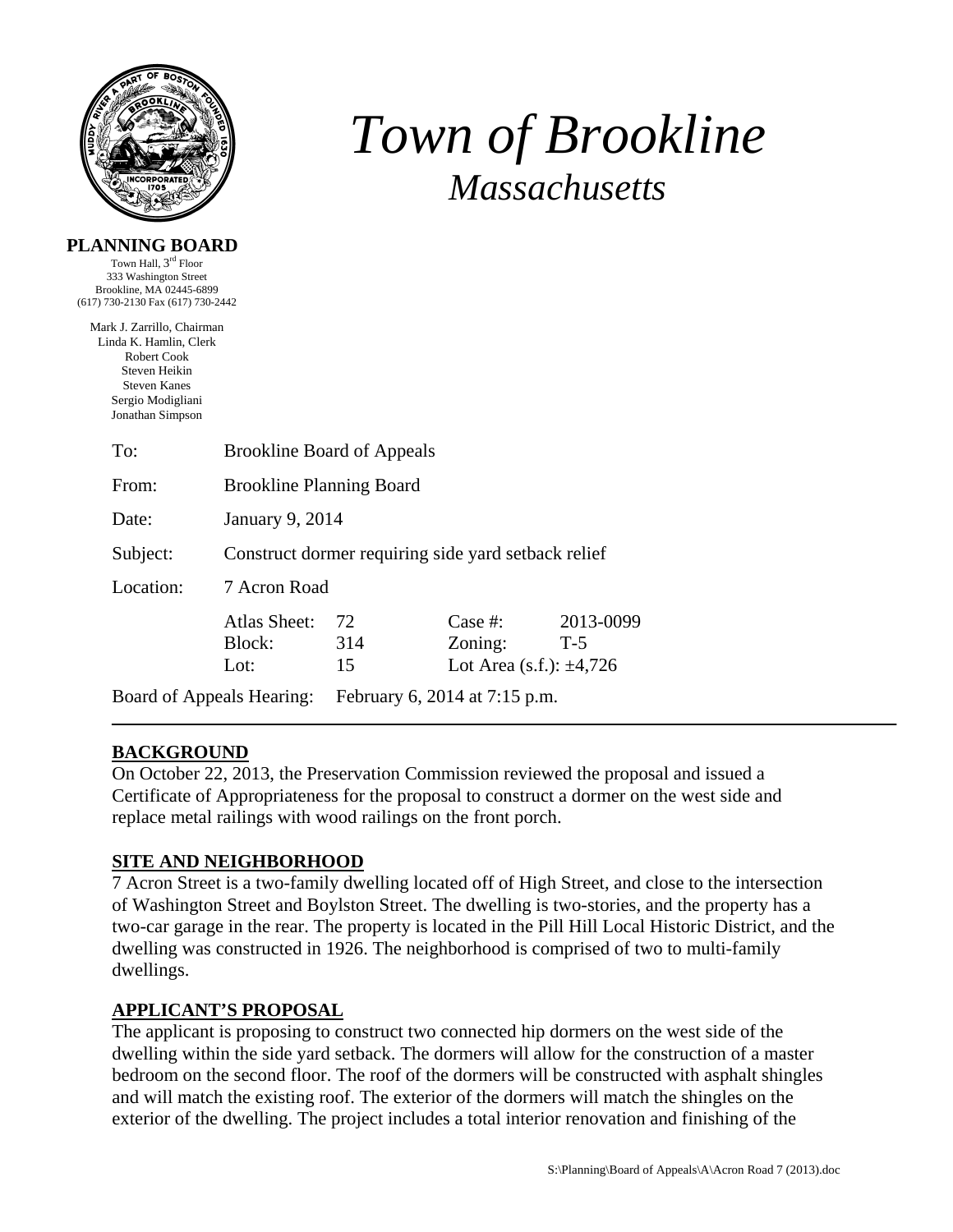basement area for additional living space. The applicant will repair the existing decks in the rear, and install wood railings on the two front decks.

#### **FINDINGS**

**Section 5.43** – Exceptions to Yard and Setback Regulations **Section 5.60** – Side Yard Requirements

| <b>Dimensional Requirements</b> | <b>Required</b> | <b>Existing Proposed</b> | <b>Relief</b>   |
|---------------------------------|-----------------|--------------------------|-----------------|
| <b>Side Yard Setback</b>        | $10^{\circ}$    |                          | Special Permit* |

\* Under *Section 5.43*, the Board of Appeals may waive yard and setback requirements if a counterbalancing amenity is provided.

### **Section 8.02.2 –** Alteration or Extension

A special permit is required to alter a pre-existing non-conforming structure or use.

## **PLANNING BOARD COMMENTS**

The Planning Board is supportive of this proposal to construct dormers on the west side of the dwelling. The dwelling is on a relatively small lot, and the dormers do not extend further into the side yard setback than the house. The Board recommends the applicant install additional landscaping to serve as a counterbalancing amenity, required for a special permit. The applicant will be replacing the cracked concrete sidewalk with concrete pavers, and a 12' wide bed of mulch will be placed in the location of existing shrubs. The applicant is also proposing to replace the old existing shrubs with new shrubs.

### **Therefore, the Planning Board recommends approval of the plans by Dennis Colwell Architects, Inc., dated 11/5/13 and revised 12/19/13, and the site plan by Morse Engineering Co., Inc., dated 10/24/13, subject to the following conditions:**

- 1. Prior to the issuance of a building permit, the applicant shall submit final plans and elevations, subject to the review and approval of the Assistant Director of Regulatory Planning.
- 2. Prior to the issuance of a building permit, the applicant shall submit a final landscape plan indicating all counterbalancing amenities, subject to the review and approval of the Assistant Director of Regulatory Planning.
- 3. Prior to the issuance of a building permit, the applicant shall submit to the Building Commissioner for review and approval for conformance to the Board of Appeals decision: 1) a final site plan stamped and signed by a registered engineer or land surveyor; 2) final building elevations stamped and signed by a registered architect; and 3) evidence that the Board of Appeals decision has been recorded at the Registry of Deeds.